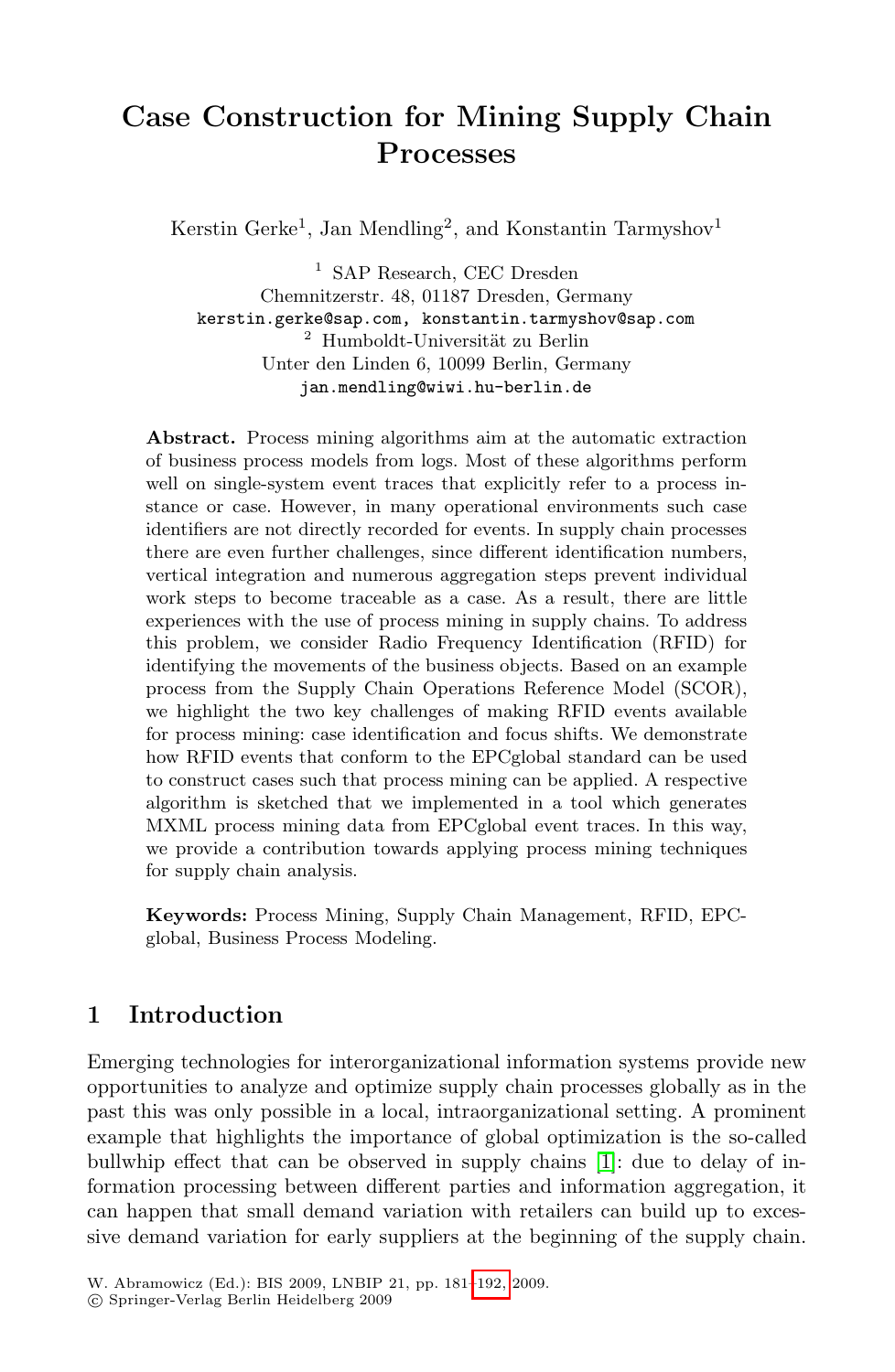Information sharing is one of the strategies to circumvent such problems as the bullwhip effect, and Radio-Frequency Identification (RFID) is discussed as a technology to achieve this information sharing [\[2\]](#page-10-1).

While there is consensus about the need for global supply chain analysis, there has been little work on suitable techniques that would provide the basis for analyzing business processes that span a whole supply chain. In particular, we observe a need to present transparent analysis results in a visual and intuitive manner. Process mining is a technique that meets these requirements by generating a graphical process model from a set of event logs of a process [\[3,](#page-10-2)[4\]](#page-10-3). Process mining has been successfully applied to various intraorganizational problems [\[5\]](#page-10-4), but the challenges of using event logs that span different companies is little understood so far.

At the current stage, most RFID scenarios have been implemented to support operational requirements of companies while strategic potentials are mainly neglected (see e.g. [\[6\]](#page-10-5)). In this paper we contribute to the domain of RFID and process mining research by highlighting in how far the recent EPCglobal standard for exchanging event data can facilitate bridging the gap between data availability and process analysis capabilities. In particular, we focus on a supply chain scenario and illustrate how EPCglobal event types can be used to group event data into cases on a dynamic basis. To be more concise, we sketch an algorithm that assigns events to cases based on the record of EPC events following the EPCglobal standard.

Against this background, the paper is structured as follows. In Section [2](#page-1-0) we use an example taken for the SCOR reference model for supply chain operations to illustrate the requirements of handling RFID-event data on an interorganizational level. In Section [3](#page-4-0) we present the data available for events according to the EPCglobal standard. Furthermore, we describe an algorithm to assign events to cases based on the event data available in EPCglobal data. In Section [4](#page-9-0) we discuss related work. Finally, in Section [5](#page-9-1) we conclude the paper and give an outline of future research.

### <span id="page-1-0"></span>**2 Challenges of Mining RFID-Based Supply Chain Processes**

In this section we investigate challenges of mining supply chain processes. In Section [2.1](#page-1-1) we give a brief overview of RFID capabilities before Section [2.2](#page-2-0) highlights the mining challenges by using an example from the Supply Chain Operations Reference Model (SCOR) as an illustration.

#### <span id="page-1-1"></span>**2.1 RFID Technology in the Supply Chain**

Radio Frequency Identification (RFID) is an automatic identification technology that is used to track location and movements of physical objects. A major advantage of RFID technology in comparison to traditional identification techniques like barcode is that data can be read contactless and as a non-line-of-sight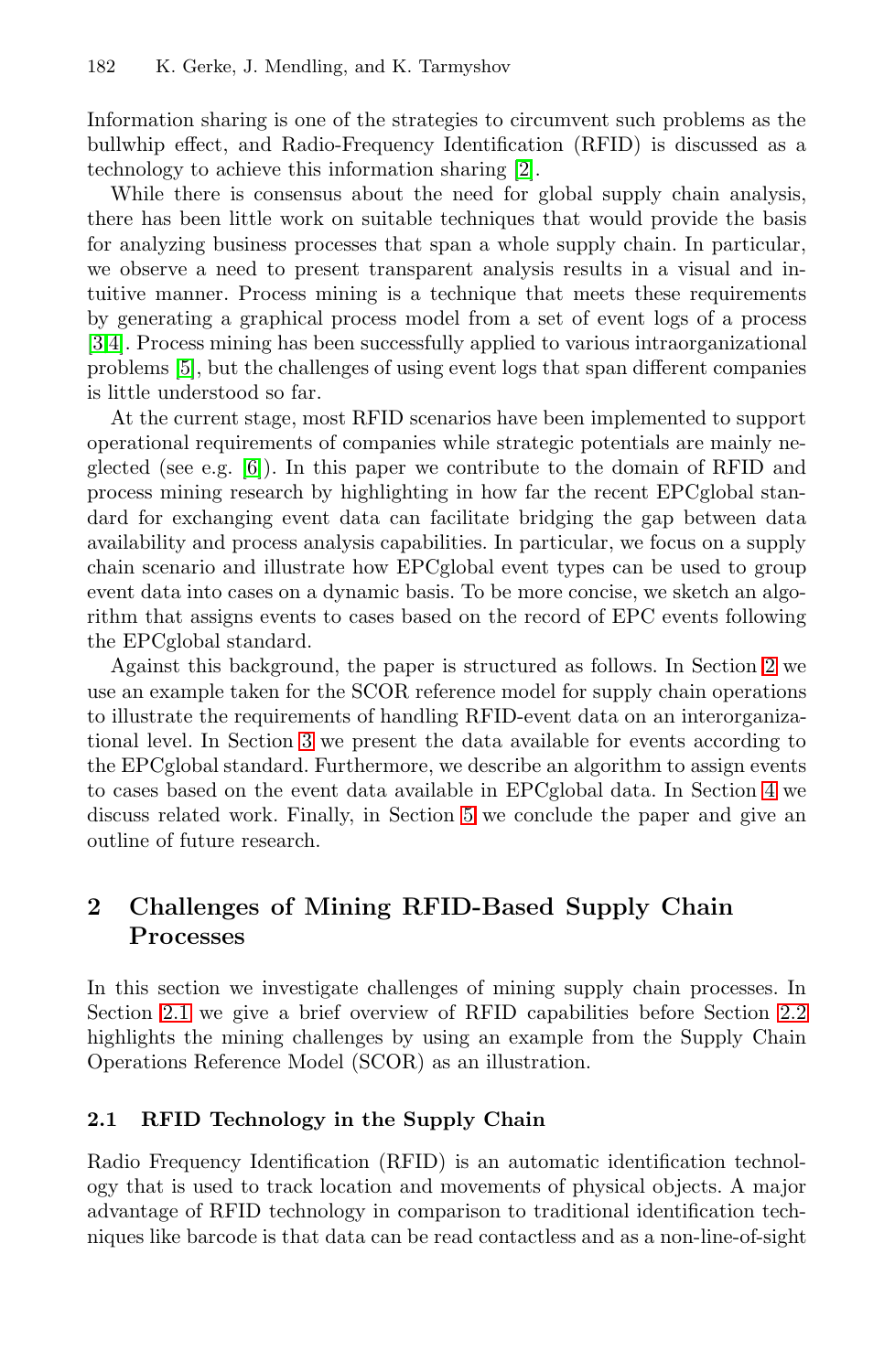transfer via radio signals [\[7\]](#page-10-6). Beyond that, RFID tags enable bulk scanning and rewriting which is not possible with barcodes [\[8\]](#page-10-7). The usage of RFID technology requires different components such as tags, readers, middleware, and applications. *RFID tags* are attached to physical objects and store at least a unique identifier of the object that they are attached to. *RFID readers* are the hardware devices that directly interact with the RFID tags. An antenna on the tag emits radio waves generating voltage in the inductor of the passive transponder or triggering the active transponder to send data. The transponder chip starts working with this voltage, uses the inductor as antenna, and sends its ID to the reader antenna in bit-serial form. The major role of the *middleware* is to coordinate a number of RFID readers that are located, for example, at a production line within a single plant or distributed across a whole supply chain. The tasks of the middleware include, among others, buffering, aggregation, filtering of reader data and providing it in a suitable format to *RFID applications* such as include material tracking and tracing, and the identification of work in progress (WIP) materials [\[7\]](#page-10-6). Currently, international standards are emerging for the provisioning of RFID data across the internet. The most significant is the EPCglobal standard [\[9\]](#page-10-8). It builds on electronic product codes (EPCs) that are made available within an "Internet of Things". This information network, also called the EPCglobal Network, allows producers, suppliers, and consumers to easily access and exchange information about product locations and movements [\[7\]](#page-10-6). We get back to details of EPCglobal in Section [3.](#page-4-0)

#### <span id="page-2-0"></span>**2.2 Challenges of Mining Supply Chain Processes**

Process mining is a technique for analyzing how processes are executed in reality. The input for process mining is a set of event logs that relate to different instances of a process. These event logs typically stem from process-aware information systems such as workflow applications or ERP systems (see [\[10](#page-10-9)[,11\]](#page-11-1)). Based on process mining algorithms, it is possible to construct process models from these event logs automatically [\[3](#page-10-2)[,4\]](#page-10-3). In contrast to many manually created process models, the models generated in process mining give an accurate account of what is really happening in the company [\[5\]](#page-10-4). This would be valuable information also in a supply chain setting. But there are different reasons why the events that are generated by RFID applications cannot directly be used for process mining.

We use the Supply Chain Operations Reference Model (SCOR) [\[12\]](#page-11-2) to illustrate some of the issues. The SCOR model serves as a reference for designing operations in a supply chain. It is organized in three levels of decomposition. It starts with five primary management processes on the top level (Plan, Source, Make, Deliver, and Return), which are refined on level two according to three different strategies Stock, Order, and Engineer. Level three defines processes for each strategy of level two including inputs and outputs. In particular, we use the SCOR process Deliver-to-order, denoted as D2, as an example (see Figure [1\)](#page-3-0). The inputs and outputs in the figure refer to other SCOR processes (e.g. Source-to-order S2 etc.) [\[12\]](#page-11-2).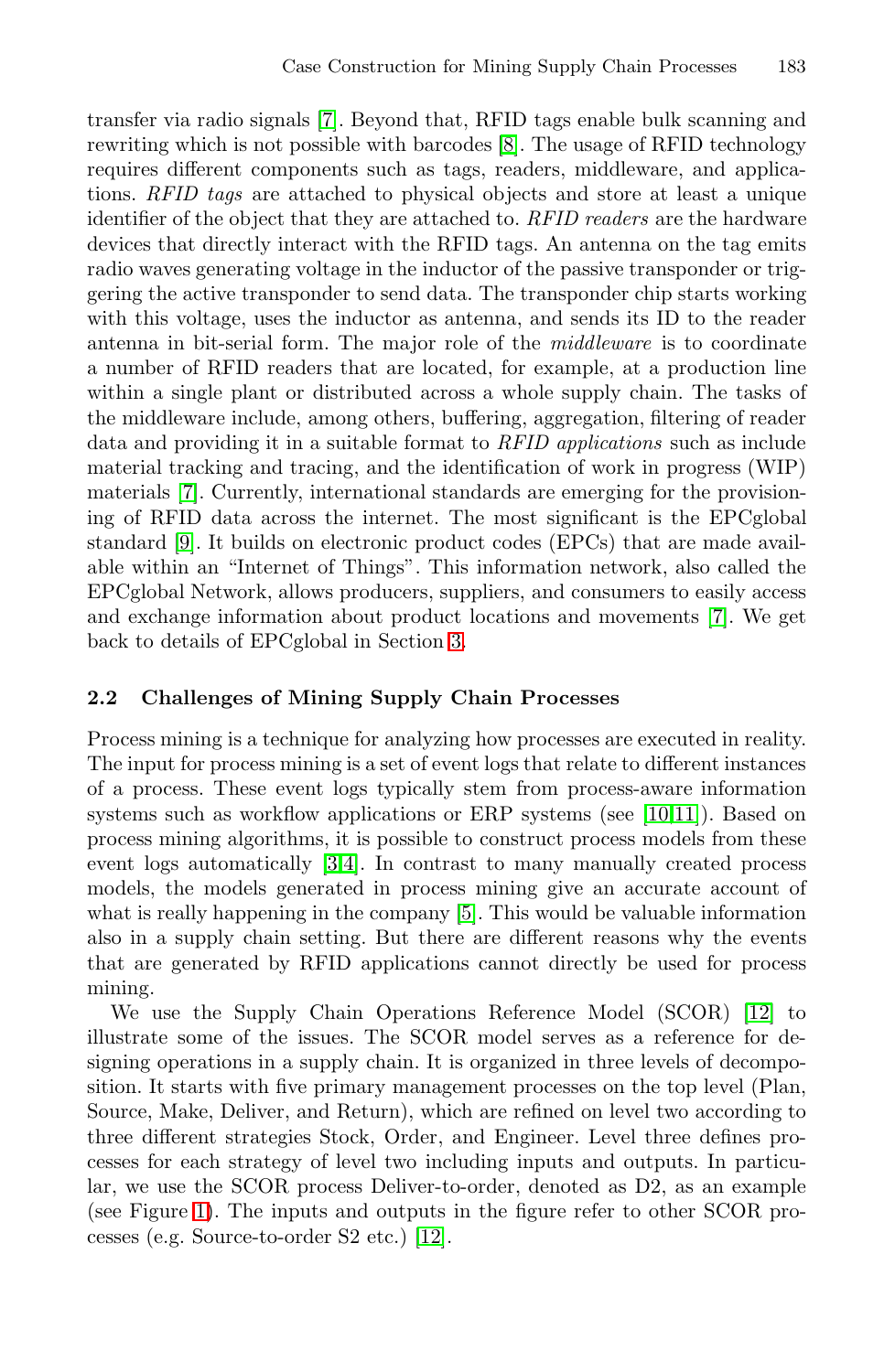

## D2 Deliver Make-to-Order Product

<span id="page-3-0"></span>**Fig. 1.** SCOR Process Category D2

The processing in D2 starts after the receipt and response to general customer inquiries and requests for quotes  $(D2.1)$  Process Inquiry & Quote). After the receipt of a customer order the order is entered into an order processing system for validation (D2.2 Receive, and Validate Order) which triggers the reservation of required inventory and planned capacity for specific orders. Furthermore, a delivery date is scheduled (D2.3 Reserve Resources & Determine Delivery Date). If procurable, orders are grouped to ensure least cost or best service fulfillment (D2.4 Consolidate Orders). Afterwards, transportation modes are selected and efficient loads are built (D2.5 Build Loads). In the following step (D2.6 Route Shipments) the loads are consolidated and routed by mode, lane, and location. Afterwards a suitable carrier is selected (D2.7 Select Carriers). After receiving the products, they are verified and put away (D2.8 Receive Product from Source or Make). The pick process contains a series of activities including retrieving orders to pick, verifying inventory availability, building the pick wave, picking the product, recording the pick, and delivering product to packing area in response to an order that belongs to the process (D2.9 Pick Product). Then, after sorting or packing, pasting tags etc., the picked products are delivered to the shipping area for loading (D2.10 Pack Product), where they are placed onto modes of transportation (D2.11 Load Product). The loading process includes the generation of the documentation necessary to meet internal, customer, carrier and government needs (e.g. the advanced shipping notification (ASN)) and triggers the process of shipping the product to the customer's site (D2.12 Ship Product). Finally, the customer receives the shipment and verifies it for completeness and delivery terms. (D2.13 Receive & Verify Product by Customer). The process ends with a signal which is sent to the financial organization that the order has been shipped and that the billing process should begin (D2.14 Invoice).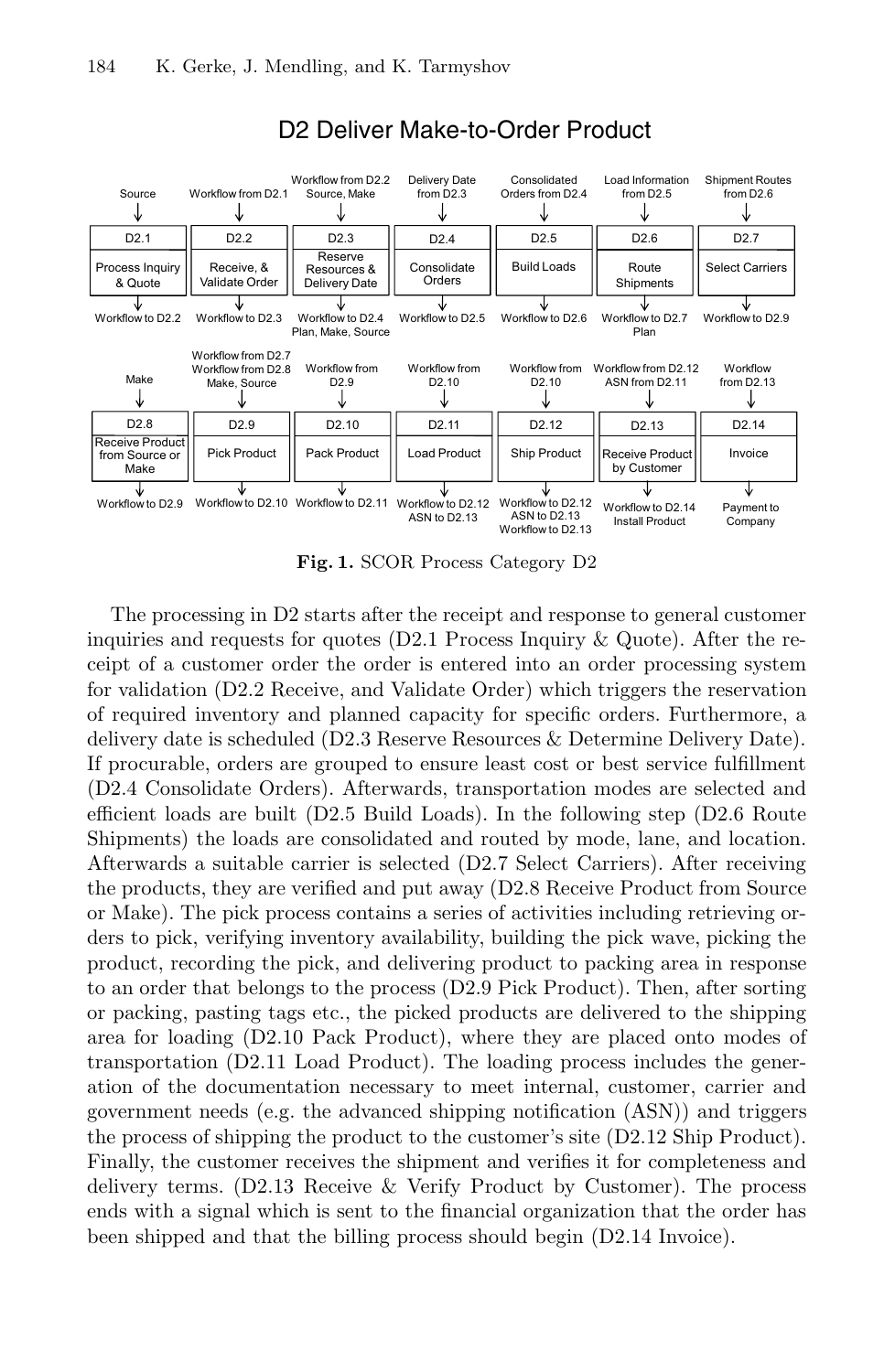If we now assume that this whole scenario would be supported with RFID, there are essentially two major problems that hinder a direct evaluation of the process with process mining techniques: case identification and focus shifts.

- **–** The problem with *case identification* stems from the fact that EPC IDs are processed. This means that every event that can be logged only relates to an EPC - there is no explicit notion of a case identifier that groups events belonging to the same process instance. In order to make process mining applicable, we first have to relate every event to a process instance. Using an EPC as a process ID does not work in the general case because of the second problem.
- **–** The problem of *focus shifts* is illustrated in Figure [2.](#page-5-0) Due to various packing and unpacking, assembly and disassembly operations, it is difficult to follow the object flow of a single process instance. In the example of Figure [2,](#page-5-0) there is first a packaging step at the shipper's site that includes packing cartons on a pallet. In this process step an aggregation takes place by which the Serialized Global Trade Item Number (SGTIN) is associated with the Serial Shipping Container Code (SSCC) of the pallet on which they are packed. SGTIN serves as an EPC associated with items. The SSCC code is characteristic to containers. Aggregation allows to track which exact products are packed into a container or pallet. Still, the focus on the business object shifts from the single product to the pallet. In the second packing step the pallets are stuffed into a container identified by the Global Returnable Asset Identifier (GRAI). The GRAI contains all SSCC providing the capability to identify and verify individual pallets. The monitoring of each stage of containerization of the product provides the supply chain partners between the manufacturer and the point of final distribution with the ability to understand precisely which products, at a unique pack level, are shipped. This allows e.g. for accurate recall management. Now, the focus has shifted from the single pallet to the container.

There are different ways of dealing with these problems. In the following section, we investigate how cases can be constructed from event logs that follow the EPCglobal standard.

# <span id="page-4-0"></span>**3 Case Construction Based on EPCglobal**

In this section, we analyze how the EPCglobal standard can help to make RFID event data available for process mining. In Section [3.1](#page-4-1) we introduce the data that is attached to EPCglobal events. Section [3.2](#page-7-0) then presents our approach to construct case information from these events.

### <span id="page-4-1"></span>**3.1 Logistic Event Types of EPCglobal**

EPCglobal is a nonprofit organization founded in 2003 by the global standardization consortium GS1. Its goal is to define global standards for RFID technology.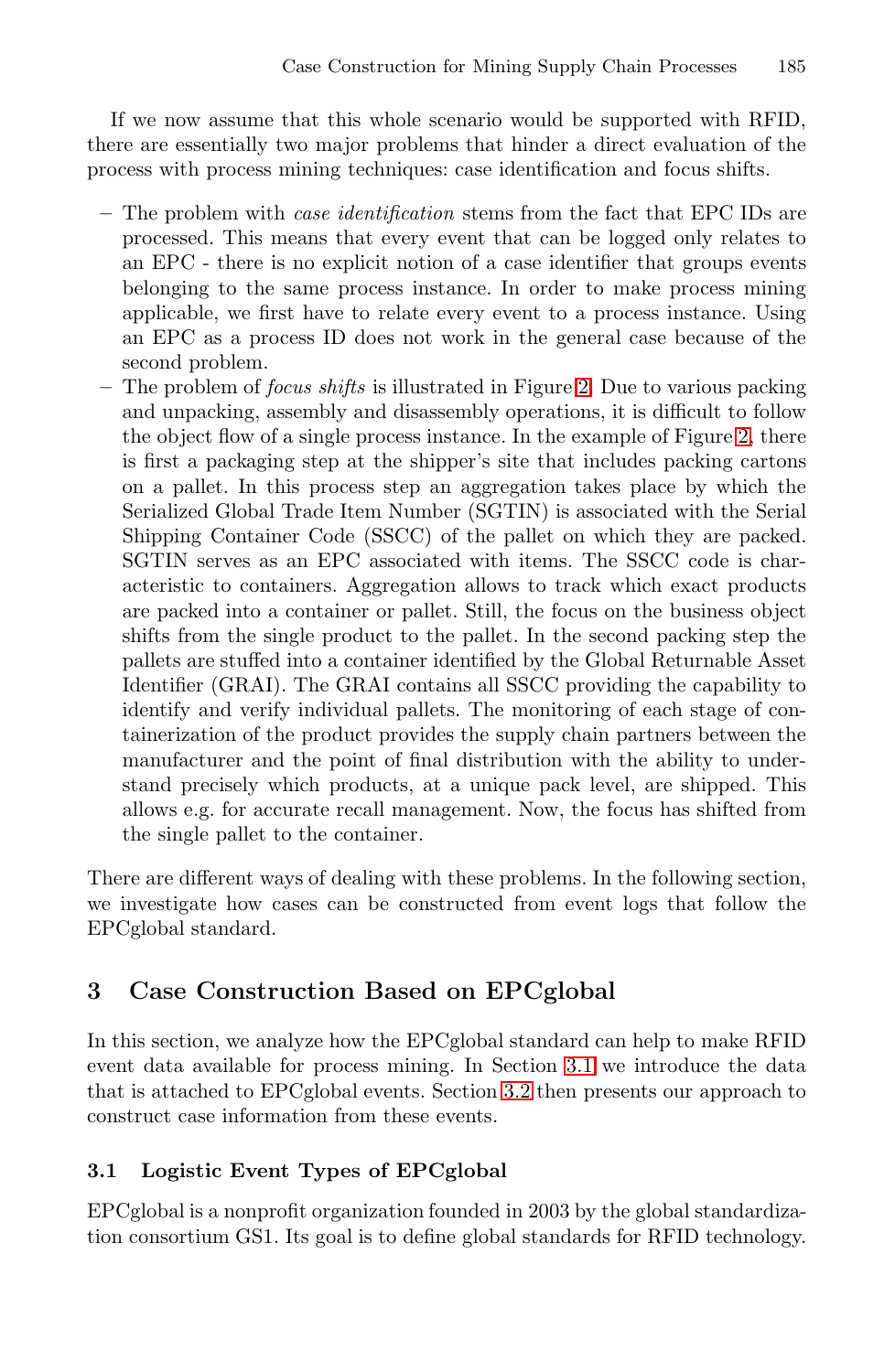

<span id="page-5-0"></span>**Fig. 2.** Packaging Process

The EPCglobal Architecture Framework describes how the different components and standards suggested by EPCglobal will fit together to form the EPCglobal Network. The EPCglobal Network is an information network that will allow producers, suppliers, shipper, and consumers to easily access and exchange information about products. The information access is based on Electronic Product Codes (EPC), these are globally unique identifiers that unambiguously identify each product and can be used as a reference to information stored in the EPCglobal Network. In contrast to barcodes, the EPC identifies each product instance rather than only product categories. One key component is the EPC Information Service (EPCIS). The EPCIS stores the information that can be referenced through the EPCs and is accessible via the Internet [\[7\]](#page-10-6). Moreover, the EPCglobal Architecture Framework covers all aspects of reading EPC tag data and participating in the EPCglobal Network including the Object Name Service and the Product Markup Lange. The Object Name Service (ONS) is a global registry of EPC information and the Product Markup Language (PML) is a language specific to EPC data storage and retrieval [\[8\]](#page-10-7). For detailed information we relate to [\[9\]](#page-10-8).

In the context of the EPCs' reading processes the term event is commonly used. EPCglobal defines four *event types* including object, aggregation, quantity, and transaction events. ObjectEvent encompasses information that relates to one or more EPCs. For example, a reader at a warehouse entry door could always record an event when products are moved from the goods entry area to the warehouse. An AggregationEvent is used when objects have been physically aggregated. In this case, numerous objects (e.g. boxes) are put together in a higher-level unit (e.g. pallet). AggregationEvents are created that assign the child EPCs to the parent EPC of the container. AggregationEvents are created recursively if containers contain other containers. For entering inventories a QuantityEvent is used. In this case, the amount is recorded and not the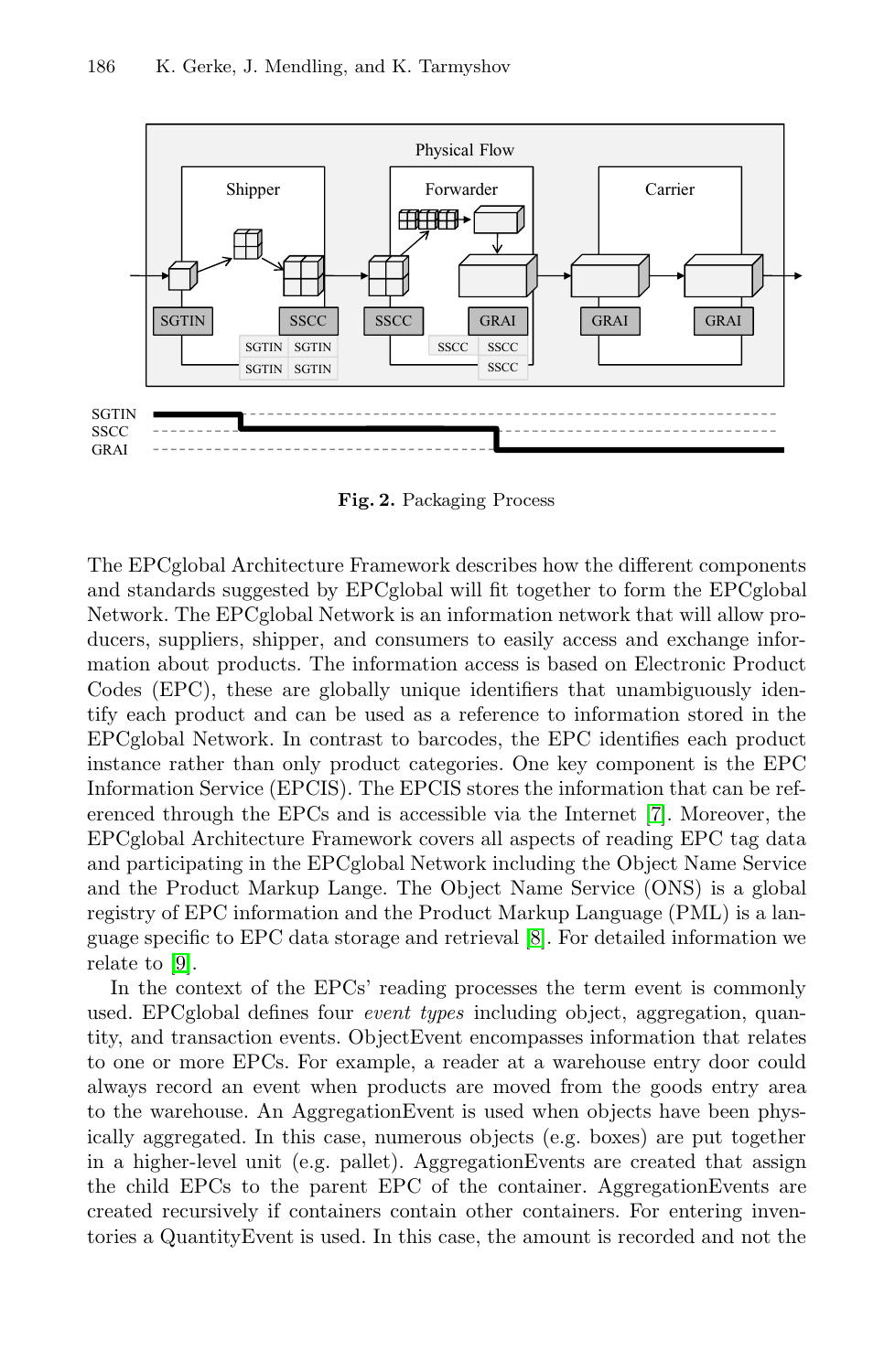serialized number section. A TransactionEvent describes the assignment of physical objects with one or more transactions. For example, in such an event, the reference to a certain delivery notification could be linked to the objects declared to be inside it [\[9\]](#page-10-8).

The event types contain *attributes*. These attributes can be divided into four dimensions of information about the object (what  $=$  EPC, epcList, transaction-List, EPC class, and quantity), the time (when  $=$  event Time), location (where  $=$ read point, business location), and the business context (why = process, disposition). The eventTime stores the date when the event is captured. The epcList is a list of EPCs naming the physical objects to which the event pertained. In the case of a transaction event, these objects are linked to the transaction. The parentID represents an identifier of the parent of the EPCs given in the EPC list. The attribute *action* relates the event to the lifecycle of the related EPCs. The attribute can accept the values ADD, OBSERVE, or DELETE. They capture the semantics of the event. Consider the case of a pallet. When it is created by bundling different items, the respective event is an AggregationEvent with action attribute ADD. Once it is disassembled again, e.g. having reached its shipment destination, an AggregationEvent with action attribute DELETE must be reported. The attribute *bizStep* reflects the business step of which the event is part of. The *disposition* shows the business condition of the objects associated with the EPCs. The read point at which the event took place is stored in the attribute *readPoint*. The attribute *bizLocation* references the business location where the objects associated with the containing and contained EPCs may be found. The attribute *type* is an identifier that indicates what kind of business transactions this business transaction denotes. The identifier *bizTransaction* denotes a specific business transaction. The D2 process works as follows if it is supported by RFID technology (see Figure [3\)](#page-7-1). All captured tag data is categorized in terms of the event types ObjectEvent, TransactionEvent, QuantityEvent or AggregationEvent. After the validation of the order the process begins with the production of a product, which is immediately tagged with an EPC tag. The related object event contains information about the EPC, location and time. The subsequent storage of goods is monitored by means of quantity events. The receipt of the single product and the pallet is documented by a RFID reader of the packing site door by means of object events. The following packaging step is linked to an aggregation event and a transaction event, which in turn link the pallet, the cartons on the pallet and the related order. At the packaging site doors and at the shipping site entry door the pallets' move will be captured by means of object events. Prior to passing through the shipping dock door, the pallets are linked to a purchase order and a transport order via a transaction event. Finally, the shipping is monitored by recording an object event. Prior to passing through the shipping dock door, the cartons' movement will be monitored and recorded by means of object events at significant places, such as doorways or shelves. At the shipping dock doors, the EPCs of cartons and pallets are linked to the corresponding advanced shipping notification (ASN) via a transaction event.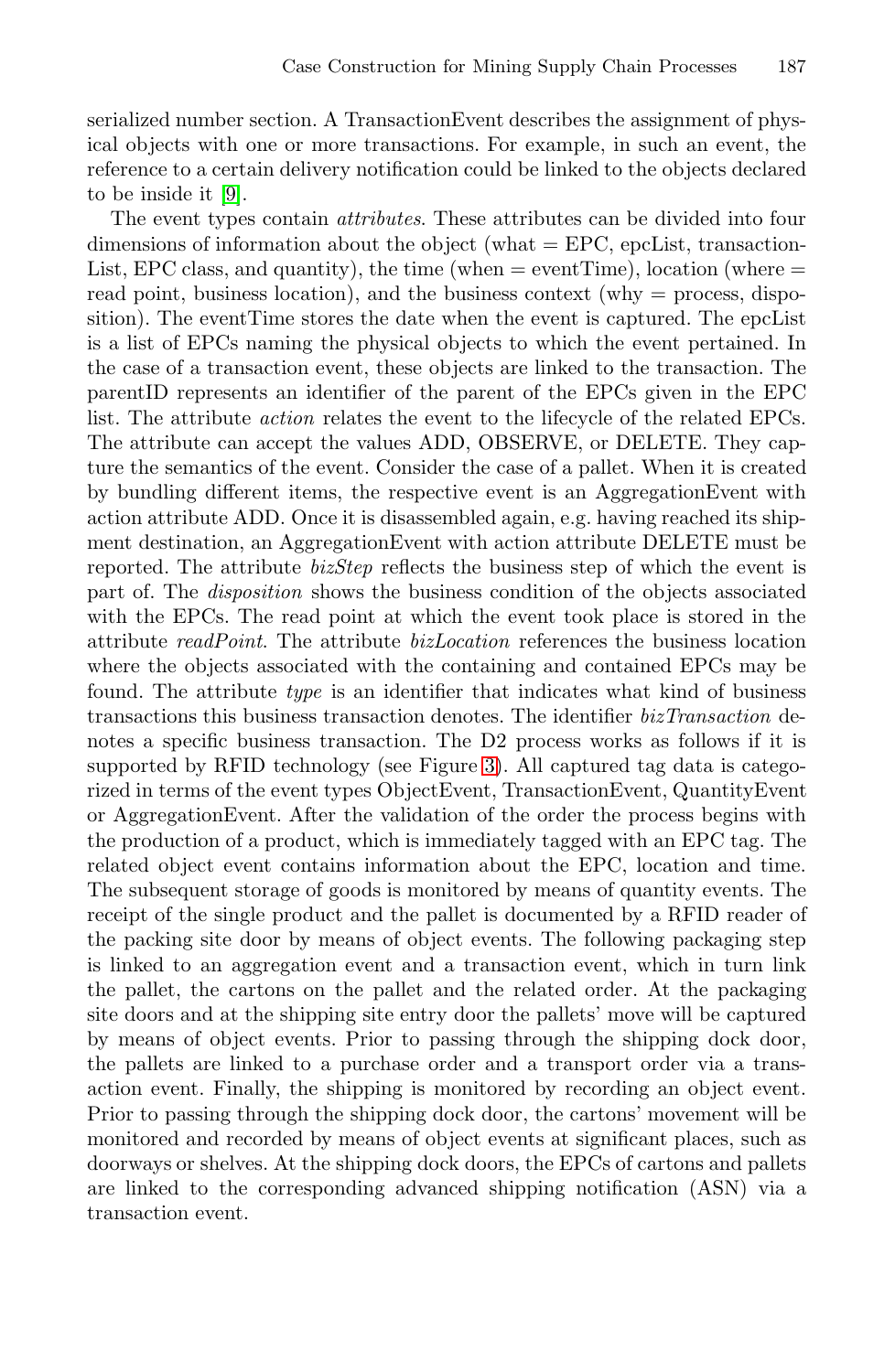

<span id="page-7-1"></span>**Fig. 3.** Internal Process of a Supplier and corresponding Events [\[13\]](#page-11-3)

#### <span id="page-7-0"></span>**3.2 Case Construction Based on EPCglobal Event Types**

In order to make RFID event logs accessible to process mining, we have to assign each event at least to a process activity, a time stamp, and a process instance [\[14\]](#page-11-4). There are different pieces of information in an EPCglobal event that can be directly mapped to these fields: the *bizStep* attribute translates to the activity that is executed in the process and the time stamp is stored in the *eventTime* attribute. The main challenge is assigning different events and the related EPCs to a process instance in such a way that the shifting focus between different assembled and disassembled business objects of varying granularity is handled appropriately.

Below we sketch an algorithm to construct cases based on assembly (Aggregation add) and disassembly events (Aggregation delete). The key idea of this algorithm is that there are two distinct types of aggregation: production aggregation and shipment aggregation. *Production aggregation* is of a persistent nature: once different pieces are assembled they become a new object of its own that is meant to be persistent. That is different to *shipment aggregation*: for this case the aggregation is of a temporary nature. In a way, it is transparent to the physical production process. Both types of aggregation can be distinguished based on EPCglobal event logs: shipment aggregations occur with both an assembly and a disassembly event while production aggregations only cover an assembly. We use this distinction for our algorithm. Its focus is to construct cases based on physical movement and physical assembly. Therefore, all events that belong to the same production aggregation line are grouped into the same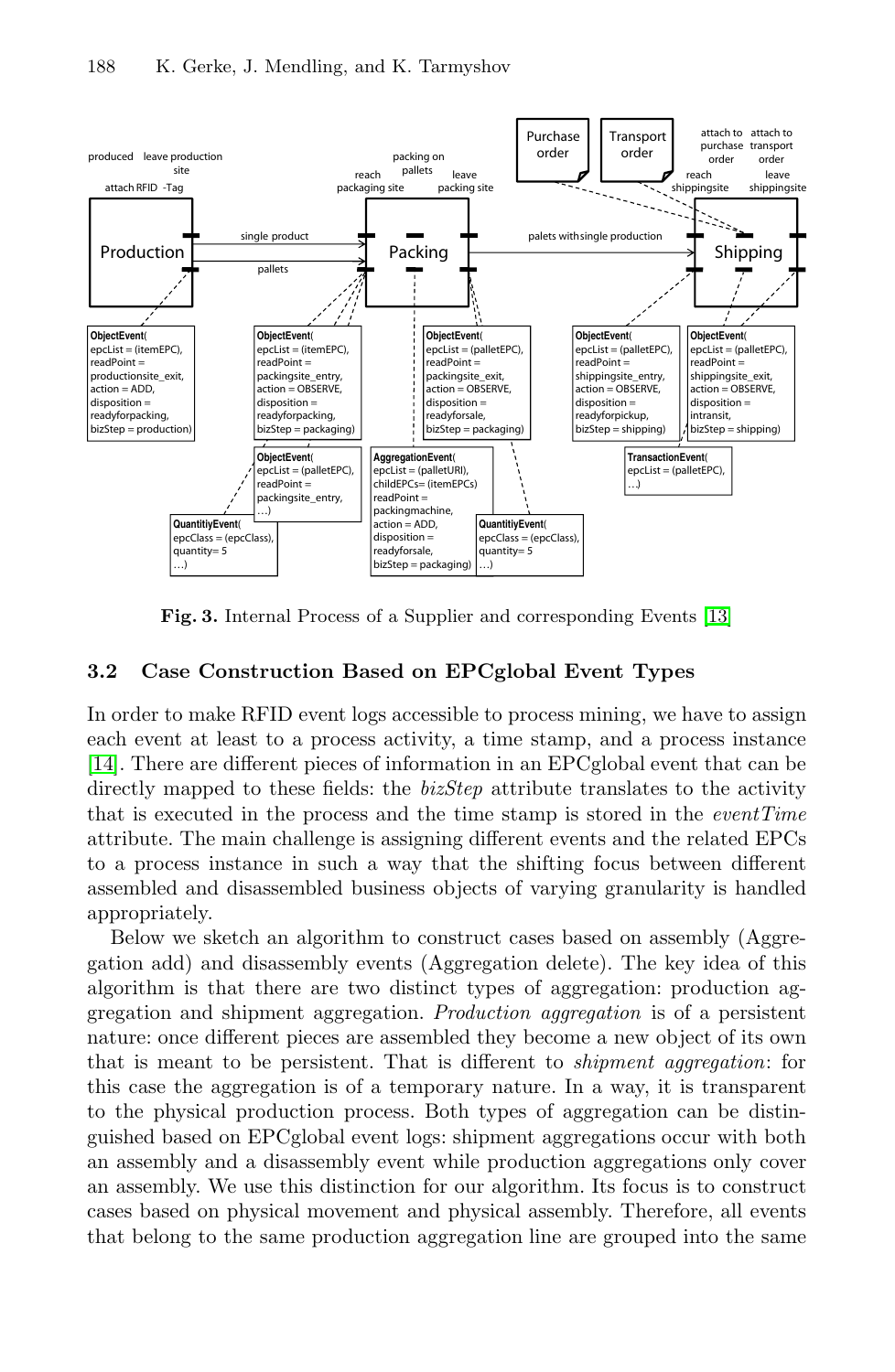process instance. As a consequence, shipment aggregations are treated to become transparent.

For our algorithm, we can make certain assumptions about the EPCglobal event log. In particular, we assume that the events are in chronological order. This implies that EPCs are in hierarchical order at any point in time due to the fact that the containment relationship (childEPCs) is none overlapping. The goal of the algorithm is to construct a tree of EPCs that belong to the same physical production process. The structure of this tree is built up by links between EPCs. As leaves, there can be different events assigned to an EPC node. We assume objects of type process, of type EPC and of type event to be available. The process object contains the different trees of EPCs which group different events. The objects provide the following methods for constructing trees:

- **–** event.getEPC() to get the EPC of an event,
- **–** event.getChildEPCs() to get the child EPCs,
- **–** EPC.add(event) to add an event,
- **–** process.getEPC(EPC) to retrieve an EPC,
- **–** process.mergeCases(NewRootEPC,List of OldRootEPCs) to group different cases under a new root event,
- **–** process.splitCases(rootEPC) to copy the root EPC to all its child EPCs and delete it.

As input we assume a list of EPCglobal events which we can process in chronological order using an iterator EventChronology. Based on these notations, we can define the algorithm:

- 1. Set currentEvent to EventChronology.next(),
- 2. If process.getEPC(currentEvent).exists() then
	- (a) If currentEvent.isNotAggregation() then process.getEPC(currentEvent).add(currentEvent),
	- (b) If currentEvent.isObserveAggregation() then process.getEPC(currentEvent).add(currentEvent),
	- (c) If currentEvent.isAddAggregation() then Set currentEPC to currentEvent.getEPC(), process.mergeCases(currentEPC,currentEPC.getChildEPCs()) currentEPC.add(currentEvent)
	- (d) If currentEvent.isDeleteAggregation() then Set currentEPC to currentEvent.getEPC(), currentEPC.add(currentEvent), process.splitCases(currentEPC)
- 3. Repeat if EventChronology.hasNext(),

For evaluation purposes we have prototypically implemented the algorithm in the context of the ProM process mining framework [\[15\]](#page-11-5) using the MXML interchange format for log files [\[14\]](#page-11-4). This implementation takes EPCglobal event logs as input to generate an MXML file according to the presented algorithm. The challenge for a thorough real-life evaluation is that companies that use the EPCglobal in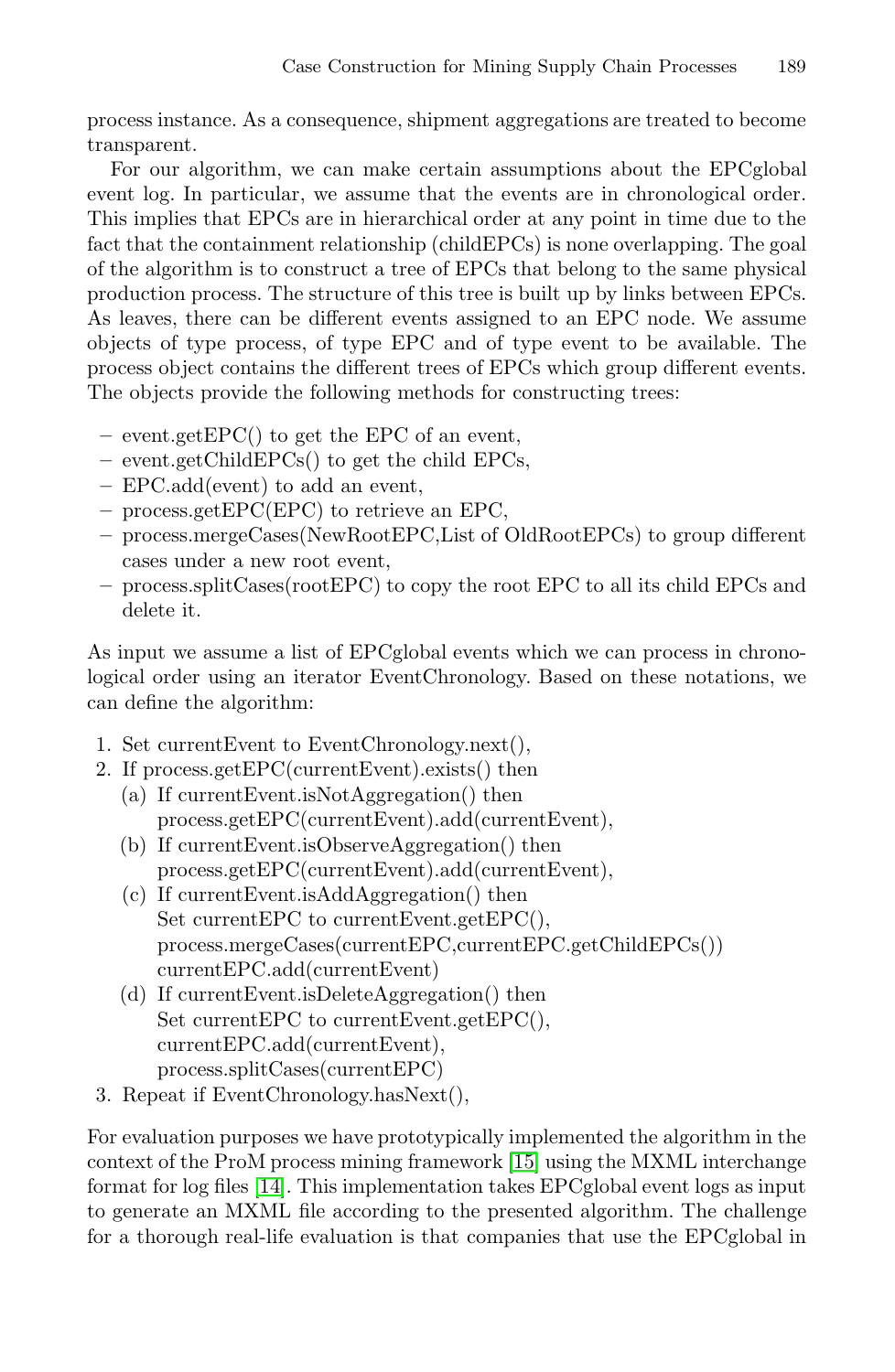their logistic processes are still rather scarce. Therefore, we simulated supply chain processes to generate log files using a simulator that builds on top of the EPCIS implementation Fosstrak.<sup>[1](#page-9-2)</sup> By feeding the generated MXML files into ProM and applying a process mining plug-in, we could verify that the approach yields the expected model, also when aggregation and disaggregation operations are included.

### <span id="page-9-0"></span>**4 Related Work**

Our work can be related to different streams of research in the business process management domain. Complex event processing [\[16\]](#page-11-6) is recently receiving increased attention to support process execution in an open and distributed web environment. The challenge there is to assign incoming messages to the correct process instance at runtime. Several executable process modeling languages provide support for this problem by offering so-called correlation sets. A correlation set is essentially a query that retrieves identifiers from messages that are unique for a particular process instance. The correlation set concept is included in BPEL [\[17\]](#page-11-7) and BPMN [\[18\]](#page-11-8). The correlation problem has been discussed theoretically in [\[19,](#page-11-9)[20\]](#page-11-10). The idea of a correlation set is somewhat related to our approach. Our algorithm also builds upon the observation that certain identifiers, namely EPCs, belong to a unique process instance. There are some works that relate to mining correlation information including [\[21\]](#page-11-11) where the authors use an algorithm to identify correlation relevant fields that can be used to construct case identifiers. In [\[22\]](#page-11-12) the authors define an algorithm to construct a finite state machine of business protocols from logs without case identifiers. In our approach, we reconstruct the correlation relationships that are implicitly given in the EPCglobal event log data.

Our contribution can also be related to practical challenges of process mining. There is a growing body of knowledge that reports on case studies in different application domains. While there are considerable achievements [\[5\]](#page-10-4), several problems still need to be solved [\[23\]](#page-11-13). A particular problem relates to the reformatting and enrichment of log data that stems from information systems that are not directly process-aware. The complexity of this problem becomes apparent in the work on mapping SAP log data to MXML [\[11\]](#page-11-1). Our work is unique in this context, as it identifies how RFID event data (available in EPCglobal format) can be used to construct cases such that process mining can be applied.

# <span id="page-9-1"></span>**5 Conclusion**

In this paper, we have addressed the current research challenge of making RFID event logs accessible for process mining analysis. We have used an example from the SCOR Supply Chain Operations Reference Model for identifying case identification and focus shifts as major obstacles. Furthermore, we have demonstrated

<span id="page-9-2"></span><sup>1</sup> www.fosstrak.org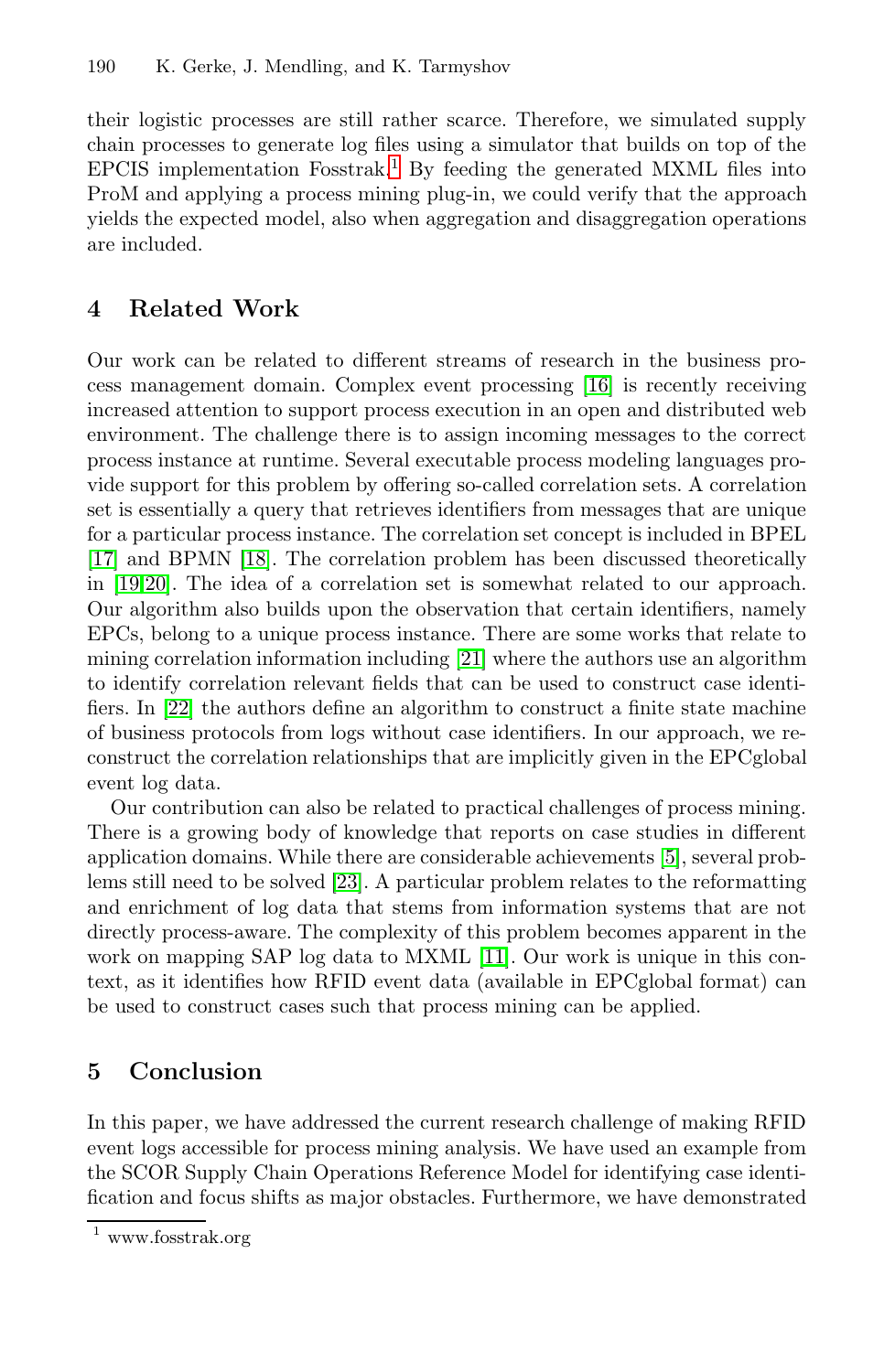how information that is available in EPCglobal compliant RFID event data can be used to construct cases. To be more concise, we have sketched an algorithm to group events to cases. This algorithm handles different types of events including assembly and disassembly events.

We have implemented the algorithm as part of a tool that converts EPCglobal event logs to MXML files. These can be processed with the process mining workbench ProM. From both an industry and a research perspective there are open questions on how the shifting focus can be appropriately supported. Currently, we construct a tree of EPCs belonging to the same process instance in such a way that the most coarse-grained physical object is on top of the tree and all child EPCs are included. In a supply chain, different parties might be interested in following the event stream on different levels of granularity. This challenge requires future research both in terms of mining algorithms but also in terms of interactive tool support. Furthermore, we aim to apply our approach to a realworld scenario. Currently, we are searching for potential partners who already use the EPCglobal standard.

### <span id="page-10-0"></span>**References**

- 1. Lee, H., Padmanabhan, V., Whang, S.: The Bullwhip Effect in Supply Chains. Sloan Management Review 38, 93–102 (1997)
- <span id="page-10-1"></span>2. Sharma, A., Citurs, A., Konsynski, B.: Strategic and Institutional Perspectives in the Adoption and Early Integration of Radio Frequency Identification (RFID). In: Hawaii International Conference on Systems Sciences, vol. 40, pp. 37–55. IEEE, Los Alamitos (2007)
- <span id="page-10-2"></span>3. van der Aalst, W.M.P., Weijters, T., Maruster, L.: Workflow mining: Discovering process models from event logs. IEEE Transactions on Knowledge and Data Engineering 16(9), 1128–1142 (2004)
- <span id="page-10-3"></span>4. Greco, G., Guzzo, A., Manco, G., Saccà, D.: Mining and reasoning on workflows. IEEE Transactions on Knowledge and Data Engineering 17(4), 519–534 (2005)
- <span id="page-10-4"></span>5. van der Aalst, W., Reijers, H., Weijters, A., van Dongen, B., Alves de Medeiros, A., Song, M., Verbeek, H.: Business process mining: An industrial application. Information Systems 32(5), 713–732 (2007)
- <span id="page-10-5"></span>6. Ivantysynova, L.: RFID in Manufacturing: Mapping the Shop Floor to IT-Enabled Business Processes. PhD thesis, Wirtschaftswissenschaftliche Fakultät, Humboldt-Universität zu Berlin (2008)
- <span id="page-10-6"></span>7. Günther, O., Kletti, W., Kubach, U.: RFID in Manufacturing. Springer, Heidelberg (2008)
- <span id="page-10-7"></span>8. Niederman, F., Mathieu, R.G., Morley, R., Kwon, I.W.: Examining RFID Applications in Supply Chain Management. ACM Transactions on Software Engineering and Methodology 50(7), 92–101 (2007)
- <span id="page-10-8"></span>9. EPCglobal Inc., EPC Information Services (EPCIS) Version 1.0.1 Specification (2007), [http://www.epcglobalinc.org/standards/epcis/epcis\\_1\\_0\\_](http://www.epcglobalinc.org/standards/epcis/epcis_1_0_1-standard-20070921.pdf) [1-standard-20070921.pdf](http://www.epcglobalinc.org/standards/epcis/epcis_1_0_1-standard-20070921.pdf)
- <span id="page-10-9"></span>10. Dumas, M., ter Hofstede, A., van der Aalst, W. (eds.): Process Aware Information Systems: Bridging People and Software Through Process Technology. Wiley Publishing, Chichester (2005)